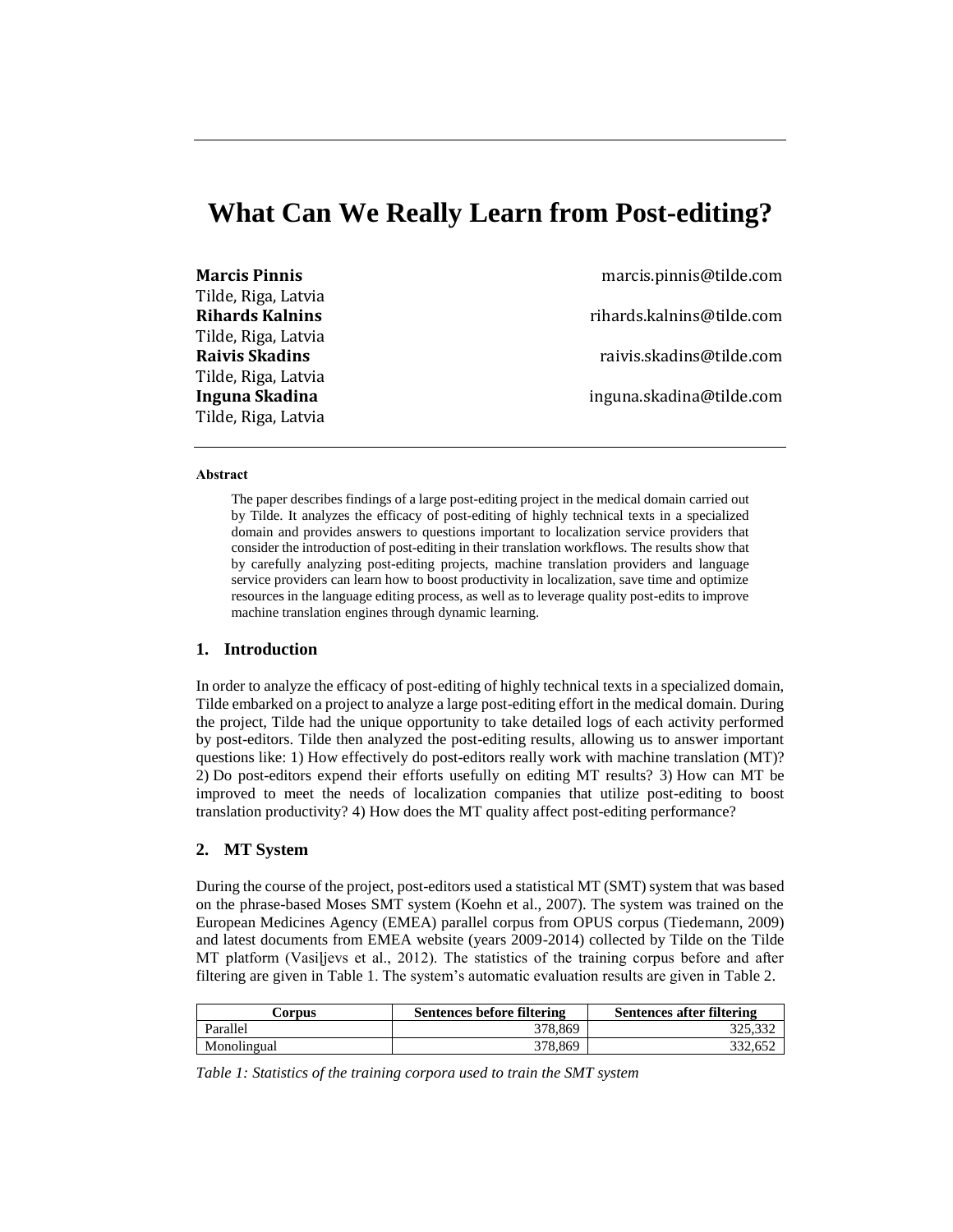| <b>Evaluation</b><br>scenario | <b>BLEU</b>         | NIST                   | <b>METEOR</b> | TER    |
|-------------------------------|---------------------|------------------------|---------------|--------|
| Case sensitive                | 47.42 (45.82-48.88) | 9.5300 (9.3469-9.7027) | 0.3637        | 0.3952 |
| Case insensitive              | 45.79 (44.23-47.26) | 9.2735 (9.1036-9.4539) | 0.2575        | 0.4105 |

<span id="page-1-0"></span>*Table 2: Automatic evaluation results of the SMT system*

## **3. Post-editing Task**

The post-editing task was performed using the tool PET (Aziz et al., 2012), which is able to precisely track the time spent on each segment and all keystrokes that a post-editor performs while post-editing each segment. An example of the graphical user interface of PET as used in the post-editing task is given i[n Figure 1.](#page-1-1) The whole post-editing task, which contained 22,500 (360,000 words) sentences, was split into jobs that consisted of 100 sentences. All jobs contained consecutive sentences from the latest documents. All jobs were pre-translated with the SMT system prior to giving the jobs to post-editors, so that translators would not have to wait for the SMT suggestions to appear.

While post-editing texts, translators were asked to evaluate the quality of each MT suggestion, marking it as one of the following: "near perfect," "very good," "poor," and "very poor." If the translator did not apply changes to the MT suggestion, the post-editing tool automatically rated it as "unchanged", which means that the MT suggestion was perfect and did not require any post-editing.



<span id="page-1-1"></span>*Figure 1: Example of the user interface of the PET post-editing tool showing: 1) the MT suggestion; 2) previous context; 3) the source text of the segment that is being post-edited; 4) the target editing field (showing the MT suggestion); 5) the further context; and 6) the entries of the term collection that are found in the source text of the current segment*

A total of five professional translators worked on the post-editing project full-time for approximately five weeks in total. The post-editors were also asked not to spend excessive amounts of time on each segment, as the quality expectations were not "human translation quality" but rather "post-editing quality." To assist post-editing, post-editors were provided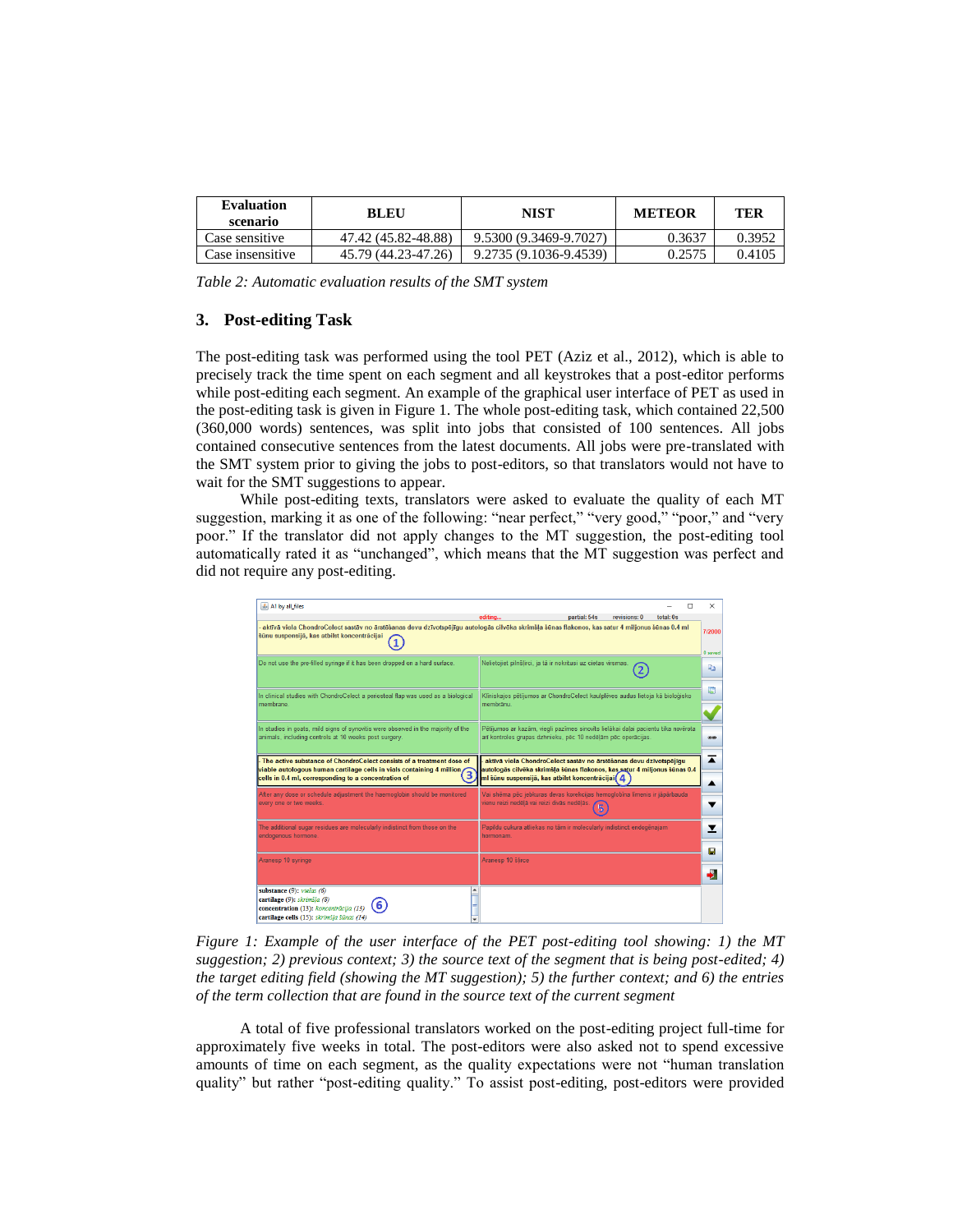with an in-domain term collection that was integrated in the post-editing tool and automatically showed translation suggestions for known terms.

The detailed logs of each translator's work recorded the timing of each keystroke, measuring the time spent on post-editing in three distinct intervals: the amount of time that elapsed between the appearance of a MT segment and the first click, or "reading time"; the amount of time between the first edit and approving the segment, or "editing time"; and the amount of time spent between approving the segment and completing the assessment of the quality by clicking the "Finish" button, referred to as "assessment time."

### **4. Preliminary Results**

The results showed that the use of custom MT resulted in a considerable boost in overall translation productivity (see [Table 3\)](#page-2-0). The translators' average translation speed for human translation of medical domain texts is approximately 800-900 tokens per hour (pure translation time, not counting pauses between sentences). But MT succeeded in boosting the average translation productivity to 2,694 tokens per hour – an approximately 200% increase.

This strong boost in productivity came about thanks to the high translation quality of the MT system used by post-editors (BLEU score of 47.42). The analysis showed that the MT system produced a majority of MT segments – over 37% – that were marked "unchanged," demanding no editing time at all from the post-editors.



<span id="page-2-0"></span>

Not surprisingly, the average amount of post-editing time for each segment rose incrementally as the quality of the MT result (as marked by the post-editor) declined (see [Figure](#page-3-0) 2). A "near perfect" segment had an average of 19.23 seconds of post-editing; a "very good" segment had an average of 34.80 seconds; a "poor" segment demanded 59.55 seconds of the post-editor's time; and a "very poor" segment clocked in at 90.98 seconds of work.

Though the editing time grew incrementally, the total "reading time" on the part of posteditors grew more gradually. Even an "unchanged" segment demanded an average of 10 seconds of reading time from post-editors. This figure should be kept in mind by localization companies that want to increase their MT use: even an unchanged segment, with perfect MT quality, demands 10 seconds of a post-editor's time for review.

The most surprising results of the study came when graphing the relationship between the quality of an MT suggestion and the PE quality of the segment *vi-à-vis* a reference human translation (see [Figure 3\)](#page-3-1). We found that segments with "near perfect" or "very good" MT quality led to the creation of post-edited texts with Translation Edit Rate (TER) scores that ranked fairly consistently in relation to the reference translation. For instance, an MT segment with "near perfect" quality produced, on average, a post-edit that had TER scores of 0.22-0.30 in relation to the reference translation.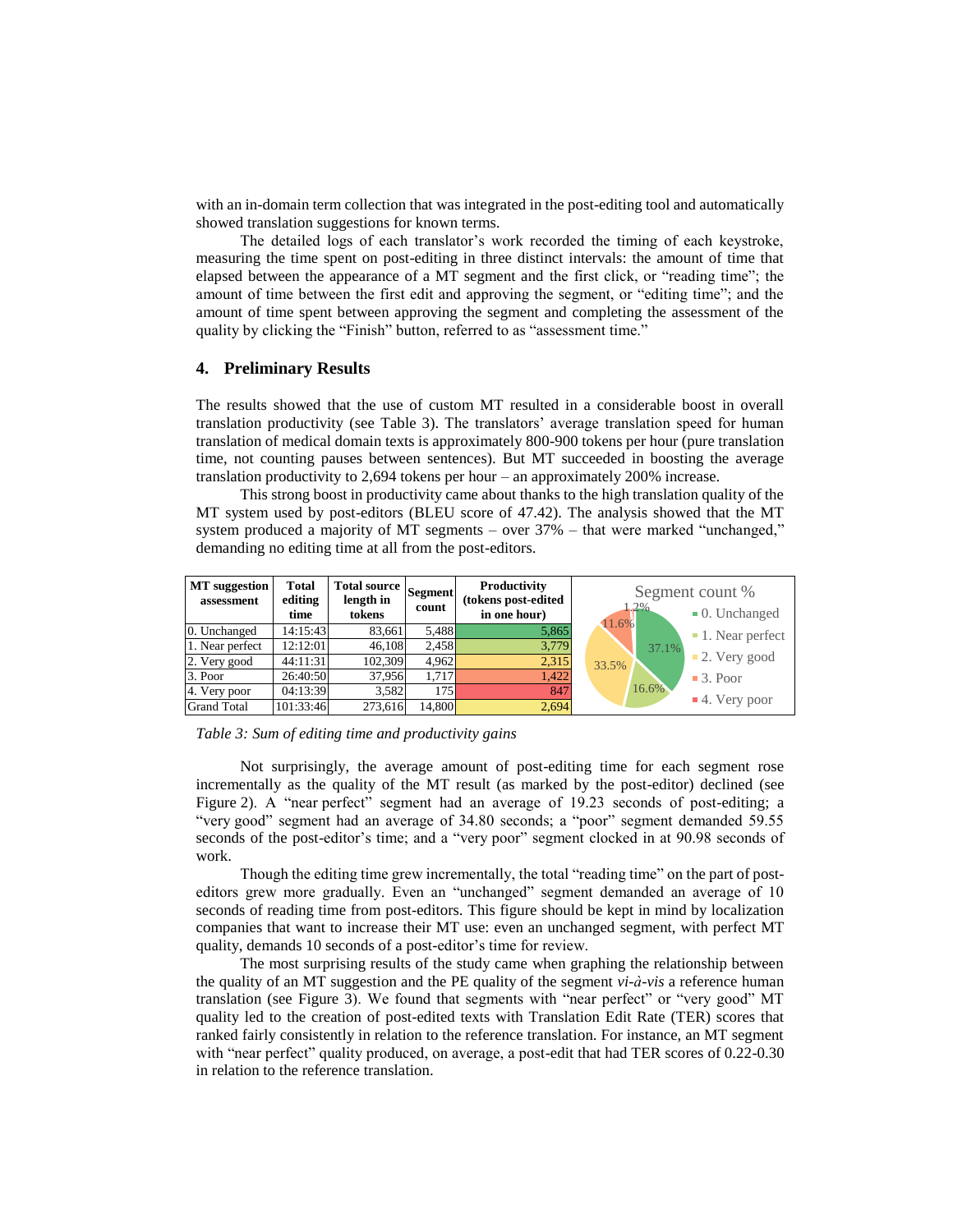However, when MT produced "poor" and "very poor" segments, the post-editing quality was furthest from the reference translation. Post-edits of "poor" and "very poor" segments could have TER scores that ranged from 0.50 to 1.00. One possible reason for the wide range in scoring was that the target language in the project was a morphologically rich, highly inflected language with relatively free word order. Therefore, thanks to the liberal syntax, post-editors had a wider range of options for constructing post-edited sentences. This led to grave inconsistency in results for post-edits that demanded the most efforts, namely, edits of "poor" and "very poor" segments.



<span id="page-3-0"></span>*Figure 2: Average of reading, editing, and assessment times for segments with different MT suggestion quality assessments (left) and all segments (right)*



<span id="page-3-1"></span>*Figure 3: Translation edit rates between reference translations, MT suggestions, and postedited translations (left – for 4 individual translators, right – for all translators) depending on different MT suggestion quality assessments*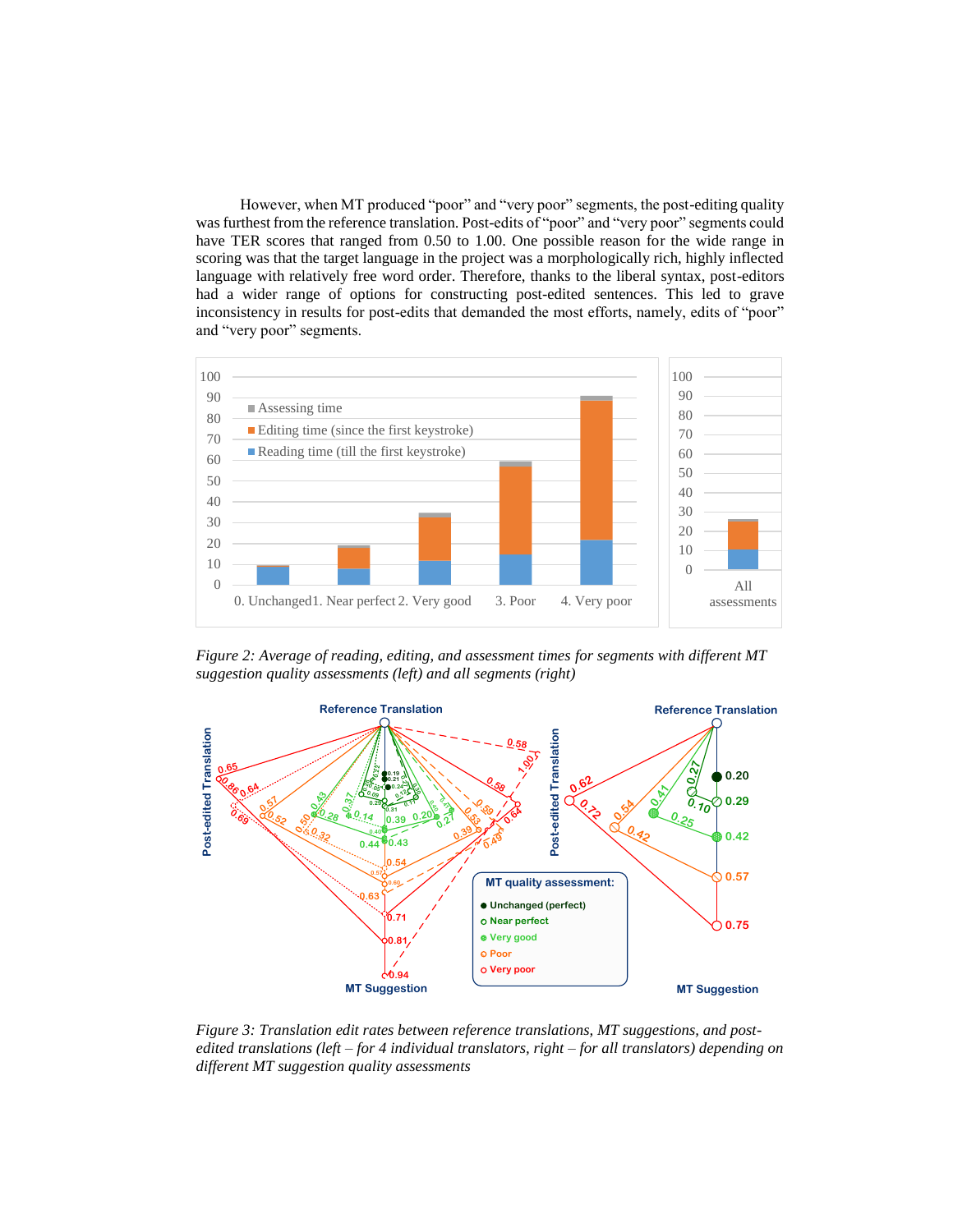Inconsistent post-editing quality poses a serious problem for language editors and linguists at localization companies, who must expend extra effort in establishing linguistic uniformity in a text. This problem is further compounded for post-editing projects that utilize multiple post-editors.

# **5. Key Findings**

By carefully tracking the work of post-editors during this project, we were able to make four concrete findings:

- Post-editing resulted in a huge increase in translation productivity (200%)
- The amount of time spent on post-editing a segment is, on average, directly proportional to the quality of the MT
- High quality MT results lead to relatively consistent post-editing quality
- Poor quality MT leads to a high degree of inconsistency between post-editing quality and a perfect human translation

### **6. Conclusion: What Does This Mean for Language Service Providers?**

Most importantly, however, these results have allowed us to offer several recommendations for localization service providers utilizing MT in the post-editing process.

First, post-editing projects must be carefully tracked in the CAT tool environment. By asking post-editors to rank the quality of a segment – an activity that takes up only a fractional interval of editing time, approximately 3% – much insight can be gained and then applied to the final language editing process.

As many segments in post-editing will remain "unchanged" or just slightly changed – that is, if the quality of the MT system is high – language editors who are alerted to the quality of segments can safely accept these post-edits without expending any additional language editing efforts. However, taking into account the great inconsistency in post-editing of "poor" and "very poor" segments, language editors should expend extra effort on editing these segments in order to ensure that they conform to the overall stylistic quality of the text.

Second, the results of the finding also illuminate the ways in which Dynamic Learning can improve MT quality. MT results that are marked "near perfect" and "very good" produce relatively high quality post-edits, therefore these post-edits can safely be used to dynamically improve MT engines through the Dynamic Learning function. However, inconsistent postediting quality, as produced from "poor" quality MT can severely pollute the quality of a MT system and should be removed from dynamic improvement to the MT engine.

Therefore, logging a post-editor's quality assessment or editing time of MT suggestions can also help improve the quality of engines with Dynamic Learning. LSPs and their MT vendors should only allow post-edited segments of "near perfect" and "very good" quality to be used to dynamically improve the underlying MT engine.

By carefully analyzing post-editing projects, MT providers and LSPs can learn how to boost productivity in localization, save time and optimize resources in the language editing process, as well as to leverage quality post-edits to improve MT engines through Dynamic Learning. Only in this way will LSPs be enabled to meet the booming volumes of translation – up to a 67% increase (Lommel, 2016) – that they can expect from enterprises in the next few years.